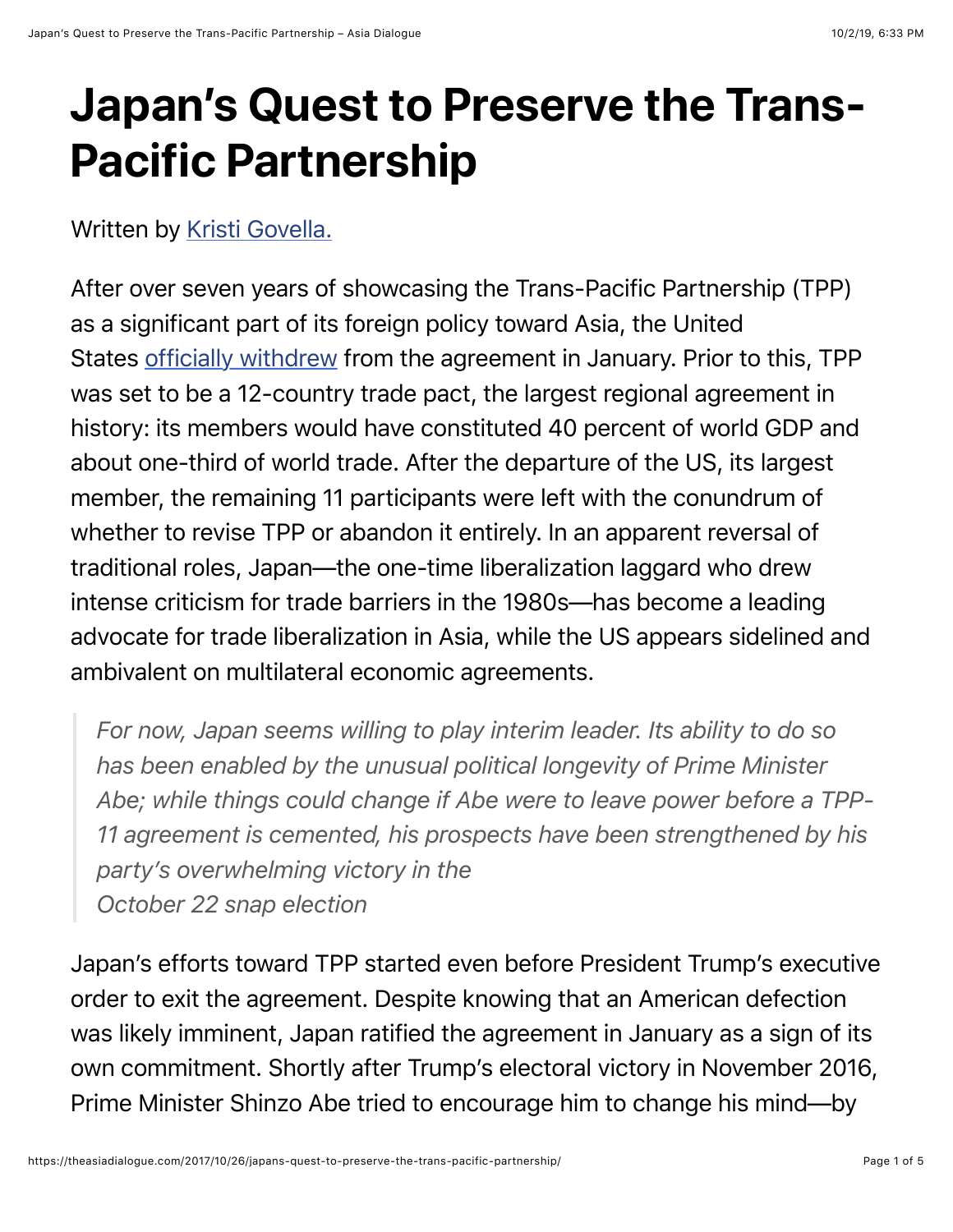## saying, for example, that TPP would be ["meaningless without the US.](https://www.reuters.com/article/us-japan-tpp-abe/japan-pm-says-tpp-trade-pact-meaningless-without-u-s-idUSKBN13G2IK)"

When it became apparent that the US withdrawal would go forward, Japanese leadership changed tack, devising a two-pronged strategy. First, it has attempted to keep TPP alive in the form of a revised "TPP-11" agreement, emphasizing that the US will be able to return in the future, if it so wishes. Second, it has simultaneously agreed to engage with the US directly in response to the Trump administration's desire for a US-Japan bilateral agreement, though so far it has managed to forestall this by insisting first on an economic dialogue. It has also tried to manage American expectations by stressing that such a bilateral agreement would not necessarily yield a better outcome than that which was reached under TPP.

With respect to the other remaining members, Japan has attempted to accelerate the pace of TPP-11 discussions. It has countered proposals by some countries—particularly Malaysia and Vietnam—to reopen discussions on specific parts of the agreement, which would threaten its forward momentum. Japan has also tried to prevent the other remaining TPP members from following the US example in demanding bilateral agreements, rejecting Canadian overtures about a Japan-Canada pact.

Why does Japan see TPP advocacy as advantageous? A number of external and internal factors come into play. First, Japan wants to deter other countries from following suit and joining the US in defecting from existing economic agreements. Japan has been an important beneficiary of the open markets facilitated by the international trade system, so it has strong incentives to stem the tide of economic nationalism. Japan also fears that it will fare worse in any new or renegotiated trade deal with the US. It may be [forced to make larger concessions or face the kind of Japan-bashing that](https://www.nytimes.com/2017/01/25/business/trump-tpp-japan-trade.html) characterized the 1980s.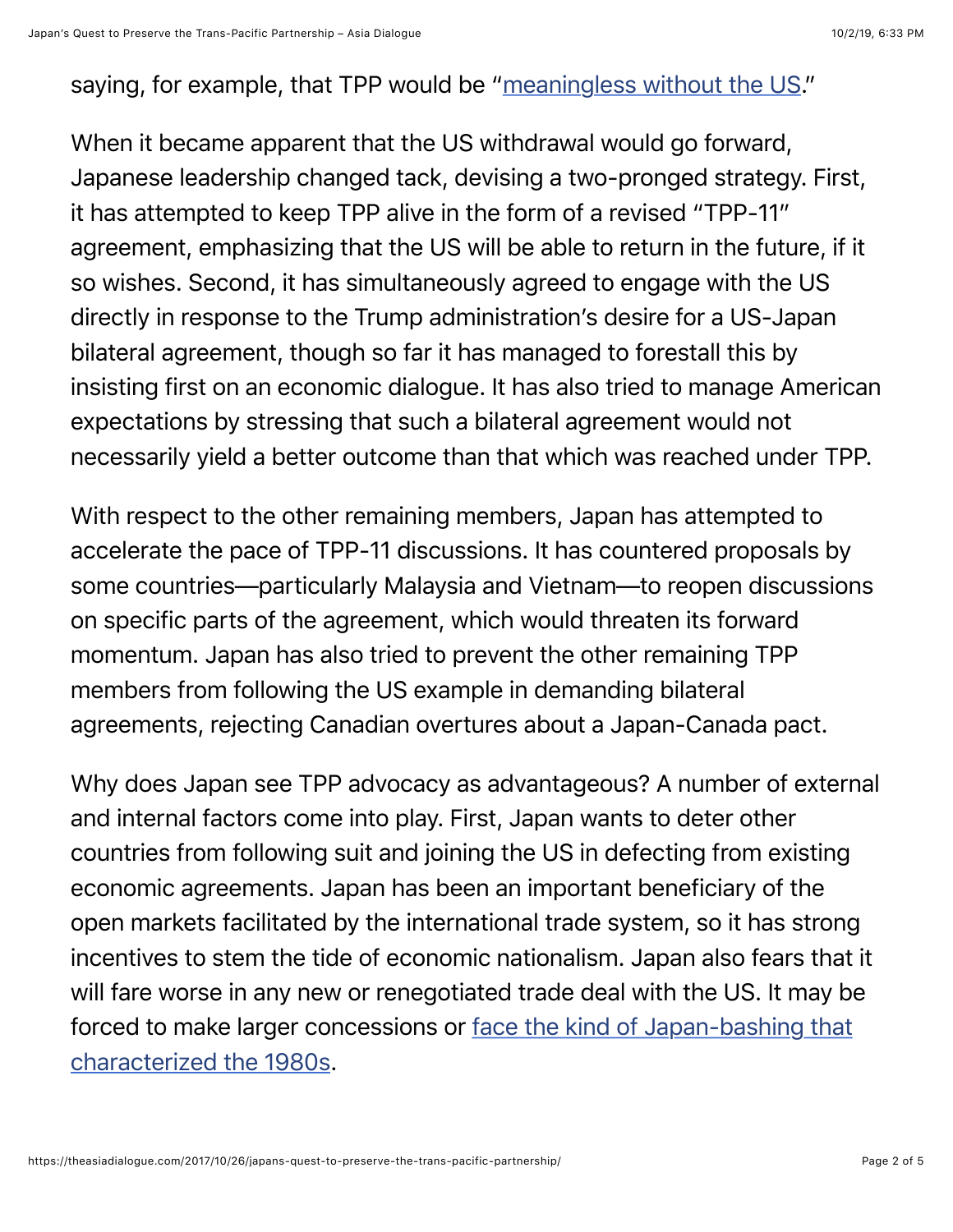Second, Abe and other Japanese policymakers expended a great deal of political capital to make Japan's participation possible. Given Japan's strong constituencies for protection in sectors such as agriculture, many observers were surprised that Japan had the political will to join the agreement at all. TPP became part of the "third arrow" of the prime minister's suite of "Abenomics" policies, intended to spur necessary reforms that would help restore competitiveness to the Japanese economy. Deals were cut, and concessions were made; restarting negotiations in the context of either TPP or further bilateral agreements would be fraught.

Third, much of Japan's original motivation for pursuing TPP was to ensure US engagement in the region; post-US withdrawal, Japan wants to avoid a situation where China steps in to fill the power vacuum. With the original TPP-12 agreement out of the picture, some of its former participants might be tempted to support the other major Asian regional trade agreement currently being negotiated, the Regional Comprehensive Economic Partnership (RCEP).

Formally led by ASEAN and favored by China, RCEP is a much less ambitious trade agreement than TPP; it presents fewer gains from trade, but its exclusion of controversial topics such as intellectual property rights makes it a model more amenable to developing countries such as China. Notably, China was not part of the TPP negotiations. These issues of American engagement and membership composition have always imbued TPP with a security dimension; it was once touted by former Secretary of [Defense Ash Carter as being "as important to \[him\] as another aircraft](https://thediplomat.com/2015/04/tpp-as-important-as-another-aircraft-carrier-us-defense-secretary/) carrier" in terms of its ability to deepen alliances, demonstrate US commitment, and promote a global order that reflects American interests and values. It seems that Japan wants to hold the fort in both the regional economic and security orders while the US is gone, in hopes that the latter will one day pivot back to its former policies.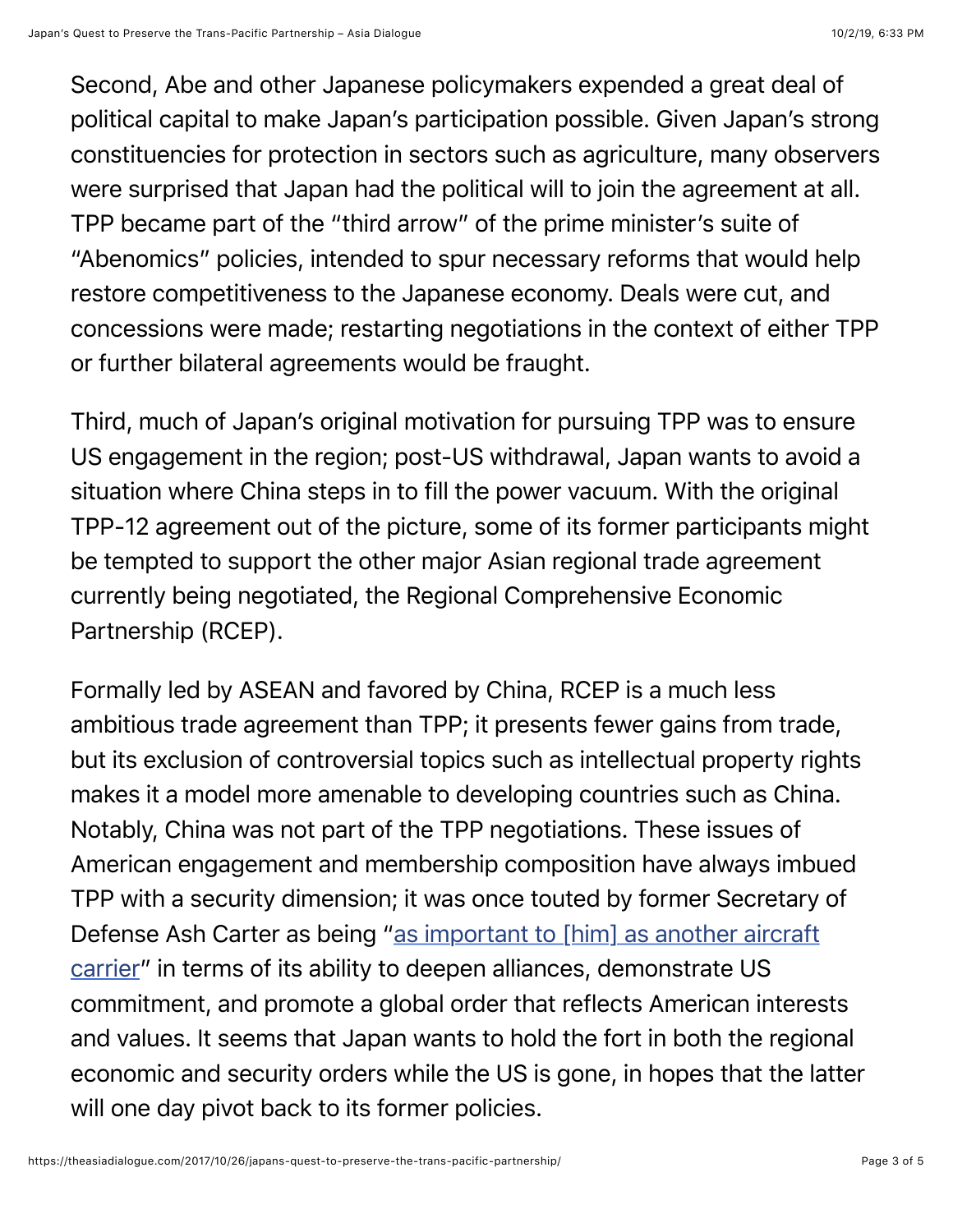Japan's major allies in pushing TPP-11 forward thus far have been Australia and New Zealand. However, New Zealand's newly elected government [announced](https://asia.nikkei.com/Politics-Economy/International-Relations/New-Zealand-s-next-leader-likely-will-seek-TPP-renegotiation) on October 19 that it would seek to renegotiate the agreement. Mexico and Canada have been largely on board with moving forward with TPP-11, but they are also reluctant to antagonize the US, since they are [simultaneously engaging the latter in contentious NAFTA-related](https://www.cnbc.com/2017/10/17/canada-mexico-to-firmly-reject-us-nafta-proposals-but-will-offer-to-keep-negotiations-going-sources.html) negotiations. The most serious concerns have been expressed by Malaysia and Vietnam. Both countries—particularly the Vietnamese garment industry and the Malaysian electronics industry—expected to gain significantly from increased access to US markets; in return, they promised to make sweeping domestic reforms in areas such as transparency and environmental and labor standards. Unsurprisingly, they would like negotiations to be reopened in specific areas.

The remaining TPP members say that they hope to conclude a new deal at the November meeting of the Asia-Pacific Economic Cooperation forum in Vietnam. In order to do so, they must first agree on which parts of the original agreement to suspend, or "freeze." As [studies have shown](http://journals.sagepub.com/doi/abs/10.1177/2053168016658919), the US was very successful in influencing the final TPP text; the contents of TPP are taken disproportionately from earlier US trade agreements, particularly the most controversial chapters. Now that the US is out, those controversial clauses are the most vulnerable to freezing. For example, the TPP-11 member countries have unanimously agreed to suspend clauses on pharmaceutical data exclusivity and an extended patent protection period. The idea behind freezing is to allow the US to return in the future, at which point the clauses will presumably be thawed.

The way ahead will not be easy for the TPP-11 grouping. Any agreement its members reach will be suboptimal, given the absence of the US, and New Zealand's recent change in position may throw an additional wrench in the works. For now, Japan seems willing to play interim leader. Its ability to do